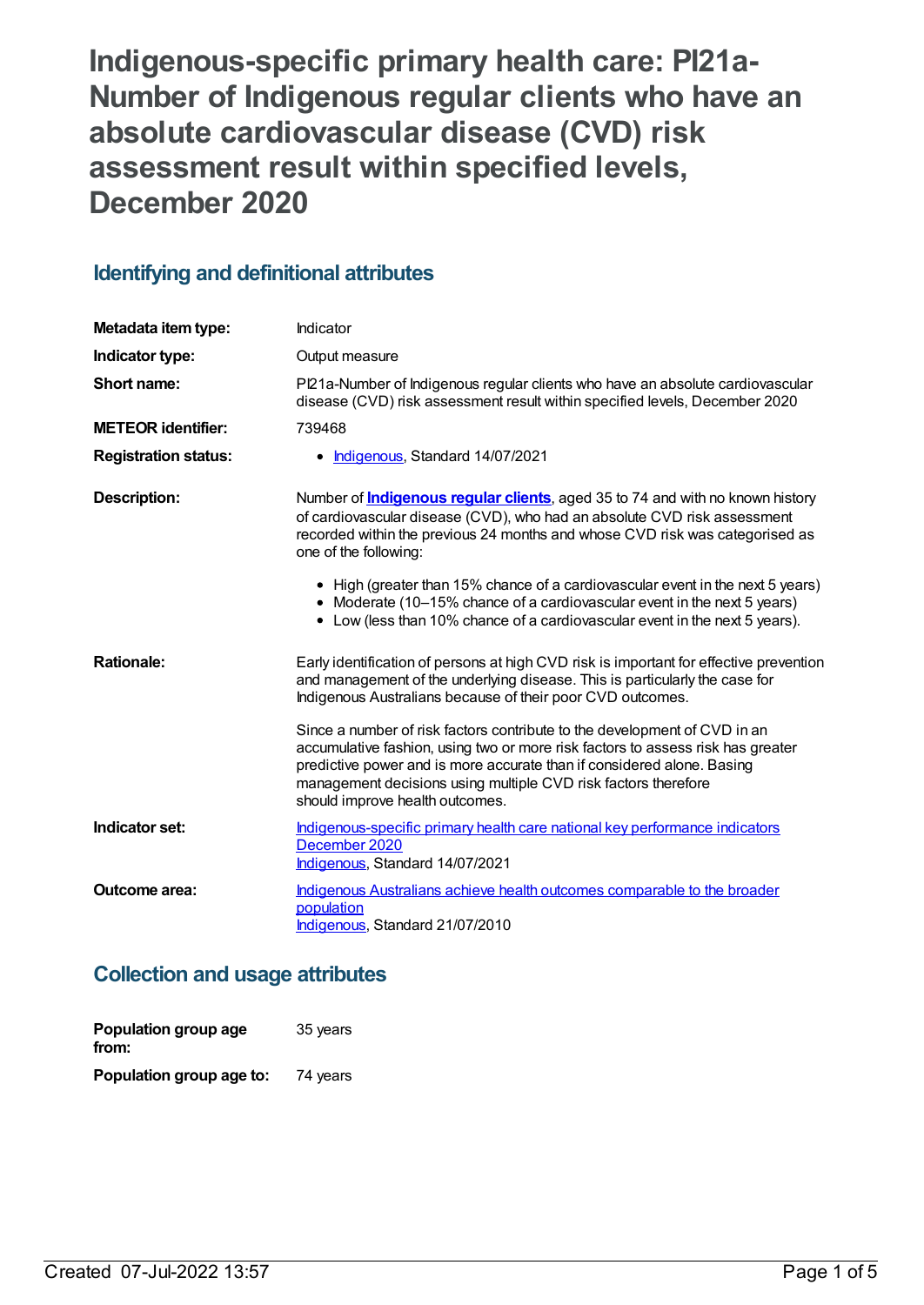| <b>Computation description:</b> | Count of <b>Indigenous regular clients</b> , aged 35 to 74 and with no known history of<br>cardiovascular disease (CVD), who had an absolute CVD risk assessment<br>recorded within the previous 24 months and whose CVD risk was categorised as<br>one of the following:                  |
|---------------------------------|--------------------------------------------------------------------------------------------------------------------------------------------------------------------------------------------------------------------------------------------------------------------------------------------|
|                                 | • High (greater than 15% chance of a cardiovascular event in the next 5 years)<br>• Moderate (10–15% chance of a cardiovascular event in the next 5 years)<br>• Low (less than 10% chance of a cardiovascular event in the next 5 years).                                                  |
|                                 | Presented as percentages.                                                                                                                                                                                                                                                                  |
| <b>Computation:</b>             | Numerator only                                                                                                                                                                                                                                                                             |
| <b>Numerator:</b>               | Calculation A: Number of Indigenous regular clients, aged 35 to 74 and with no<br>known history of cardiovascular disease (CVD), who had an absolute CVD risk<br>assessment recorded within the previous 24 months with risk assessed as high<br>(greater than 15% over the next 5 years). |
|                                 | Calculation B: Number of Indigenous regular clients, aged 35 to 74 and with no<br>known history of cardiovascular disease (CVD), who had an absolute CVD risk<br>assessment recorded within the previous 24 months with risk assessed<br>as moderate (10-15% over the next 5 years).       |
|                                 | Calculation C: Number of Indigenous regular clients, aged 35 to 74 and with no<br>known history of cardiovascular disease (CVD), who had an absolute CVD risk<br>assessment recorded within the previous 24 months with risk assessed as low<br>(less than 10% over the next 5 years).     |
| Numerator data elements:        | Data Element / Data Set-                                                                                                                                                                                                                                                                   |
|                                 | Person-age, total years N[NN]                                                                                                                                                                                                                                                              |
|                                 | Data Source                                                                                                                                                                                                                                                                                |
|                                 | Indigenous-specific primary health care national Key Performance Indicators<br>(nKPI) data collection                                                                                                                                                                                      |
|                                 | NMDS / DSS                                                                                                                                                                                                                                                                                 |
|                                 | Indigenous-specific primary health care NBEDS December 2020                                                                                                                                                                                                                                |
|                                 | Guide for use                                                                                                                                                                                                                                                                              |
|                                 | Aged 35-74 only.                                                                                                                                                                                                                                                                           |
|                                 | Data Element / Data Set-                                                                                                                                                                                                                                                                   |
|                                 | Person-cardiovascular disease recorded indicator, yes/no code N                                                                                                                                                                                                                            |
|                                 | Data Source                                                                                                                                                                                                                                                                                |
|                                 | Indigenous-specific primary health care national Key Performance Indicators<br>(nKPI) data collection                                                                                                                                                                                      |
|                                 | NMDS / DSS                                                                                                                                                                                                                                                                                 |
|                                 | Indigenous-specific primary health care NBEDS December 2020                                                                                                                                                                                                                                |
|                                 | Guide for use                                                                                                                                                                                                                                                                              |
|                                 | Only include 'no' responses, i.e. those persons who do not have a<br>cardiovascular disease recorded on their clinical record.                                                                                                                                                             |
|                                 | Data Element / Data Set-                                                                                                                                                                                                                                                                   |
|                                 | Person-Indigenous status, code N                                                                                                                                                                                                                                                           |
|                                 | Data Source                                                                                                                                                                                                                                                                                |
|                                 | Indigenous-specific primary health care national Key Performance Indicators<br>(nKPI) data collection                                                                                                                                                                                      |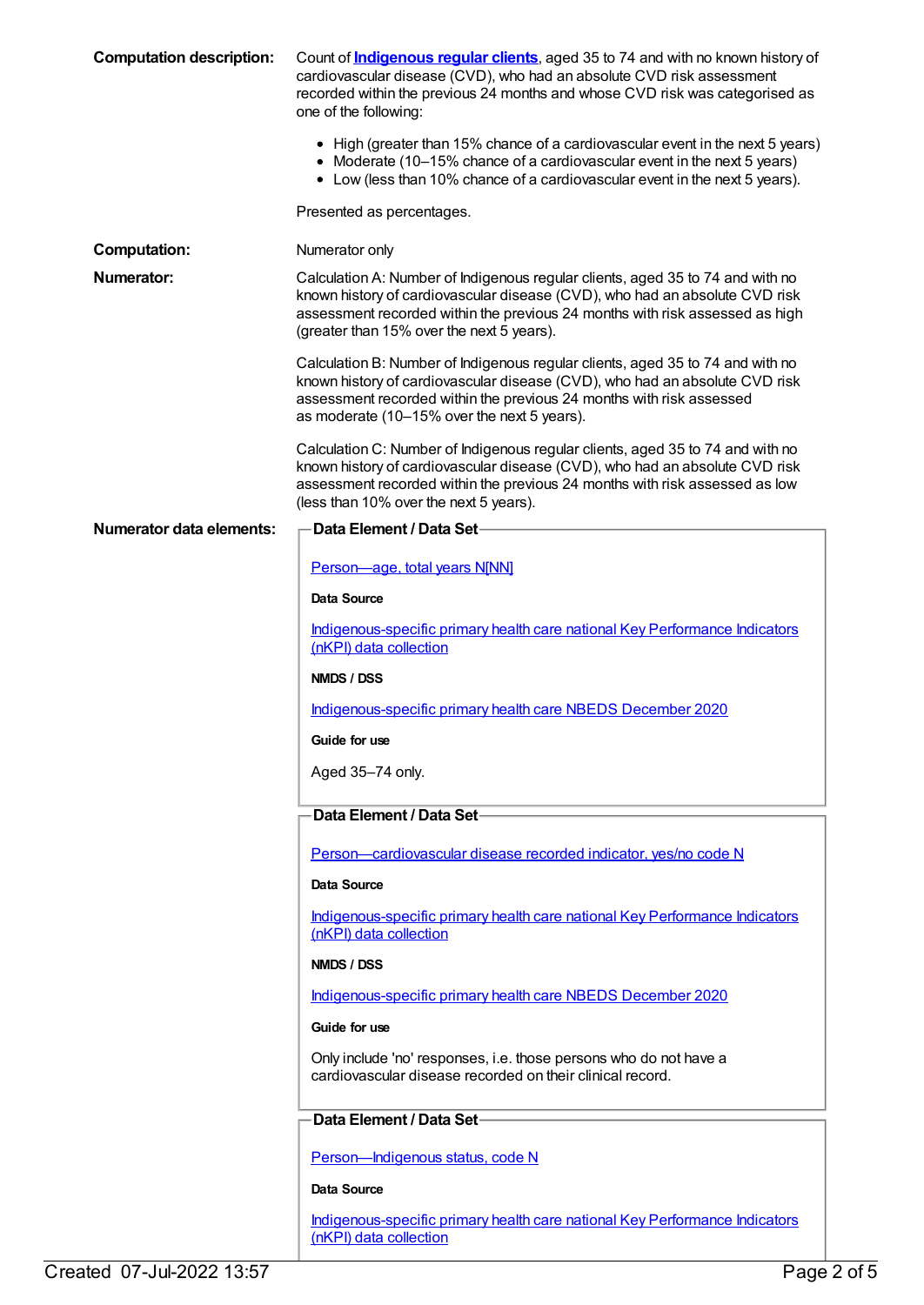#### **NMDS / DSS**

#### [Indigenous-specific](https://meteor.aihw.gov.au/content/738532) primary health care NBEDS December 2020

**Guide for use**

Indigenous only.

## **Data Element / Data Set**

Person-regular client indicator, yes/no code N

#### **Data Source**

[Indigenous-specific](https://meteor.aihw.gov.au/content/737914) primary health care national Key Performance Indicators (nKPI) data collection

#### **NMDS / DSS**

[Indigenous-specific](https://meteor.aihw.gov.au/content/738532) primary health care NBEDS December 2020

**Guide for use**

Regular clients only.

#### **Data Element / Data Set**

[Person—absolute](https://meteor.aihw.gov.au/content/699029) cardiovascular disease risk assessment result categories, code N

### **Data Source**

[Indigenous-specific](https://meteor.aihw.gov.au/content/737914) primary health care national Key Performance Indicators (nKPI) data collection

## **NMDS / DSS**

[Indigenous-specific](https://meteor.aihw.gov.au/content/738532) primary health care NBEDS December 2020

#### **Data Element / Data Set**

[Person—absolute](https://meteor.aihw.gov.au/content/699031) cardiovascular disease risk assessment result recorded indicator, yes/no code N

#### **Data Source**

[Indigenous-specific](https://meteor.aihw.gov.au/content/737914) primary health care national Key Performance Indicators (nKPI) data collection

#### **NMDS / DSS**

[Indigenous-specific](https://meteor.aihw.gov.au/content/738532) primary health care NBEDS December 2020

#### **Disaggregation:** 1. Sex

# a) Male

b) Female.

2. Age group: a) 35–44 years b) 45–54 years c) 55–64 years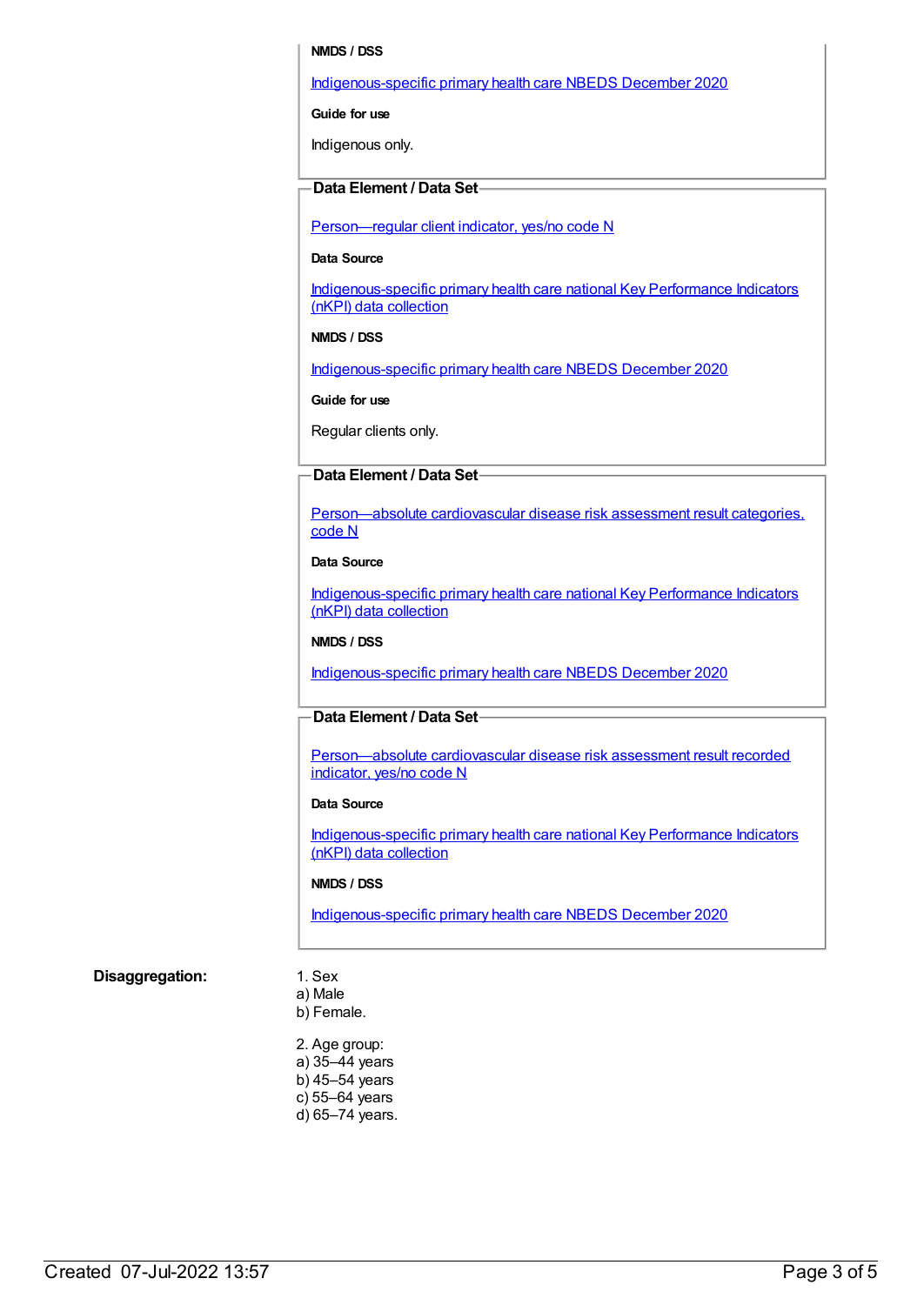| <b>Disaggregation data</b><br>elements: | Data Element / Data Set-                                                                              |
|-----------------------------------------|-------------------------------------------------------------------------------------------------------|
|                                         | Person-age, total years N[NN]                                                                         |
|                                         | Data Source                                                                                           |
|                                         | Indigenous-specific primary health care national Key Performance Indicators<br>(nKPI) data collection |
|                                         | NMDS / DSS                                                                                            |
|                                         | Indigenous-specific primary health care NBEDS December 2020                                           |
|                                         | Guide for use                                                                                         |
|                                         | Aged 35-74 only.                                                                                      |
|                                         | Data Element / Data Set-                                                                              |
|                                         |                                                                                                       |
|                                         | Person-sex, code X                                                                                    |
|                                         | <b>Data Source</b>                                                                                    |
|                                         | Indigenous-specific primary health care national Key Performance Indicators<br>(nKPI) data collection |
|                                         | NMDS / DSS                                                                                            |
|                                         | Indigenous-specific primary health care NBEDS December 2020                                           |
| Comments:                               | Census date for reporting is 31 December 2020.                                                        |

## **Representational attributes**

| <b>Representation class:</b> | Count   |
|------------------------------|---------|
| Data type:                   | Real    |
| Unit of measure:             | Person  |
| Format:                      | N[N(6)] |

## **Indicator conceptual framework**

| <b>Framework and</b> | Effective/Appropriate/Efficient |
|----------------------|---------------------------------|
| dimensions:          |                                 |

## **Data source attributes**

| Data sources: |  |
|---------------|--|
|---------------|--|

### **Data Source**

[Indigenous-specific](https://meteor.aihw.gov.au/content/737914) primary health care national Key Performance Indicators (nKPI) data collection

**Frequency**

6 monthly

## **Data custodian**

Australian Institute of Health and Welfare.

# **Source and reference attributes**

| <b>Submitting organisation:</b> | Australian Institute of Health and Welfare. |
|---------------------------------|---------------------------------------------|
|                                 |                                             |

AustralianGovernment Department of Health.